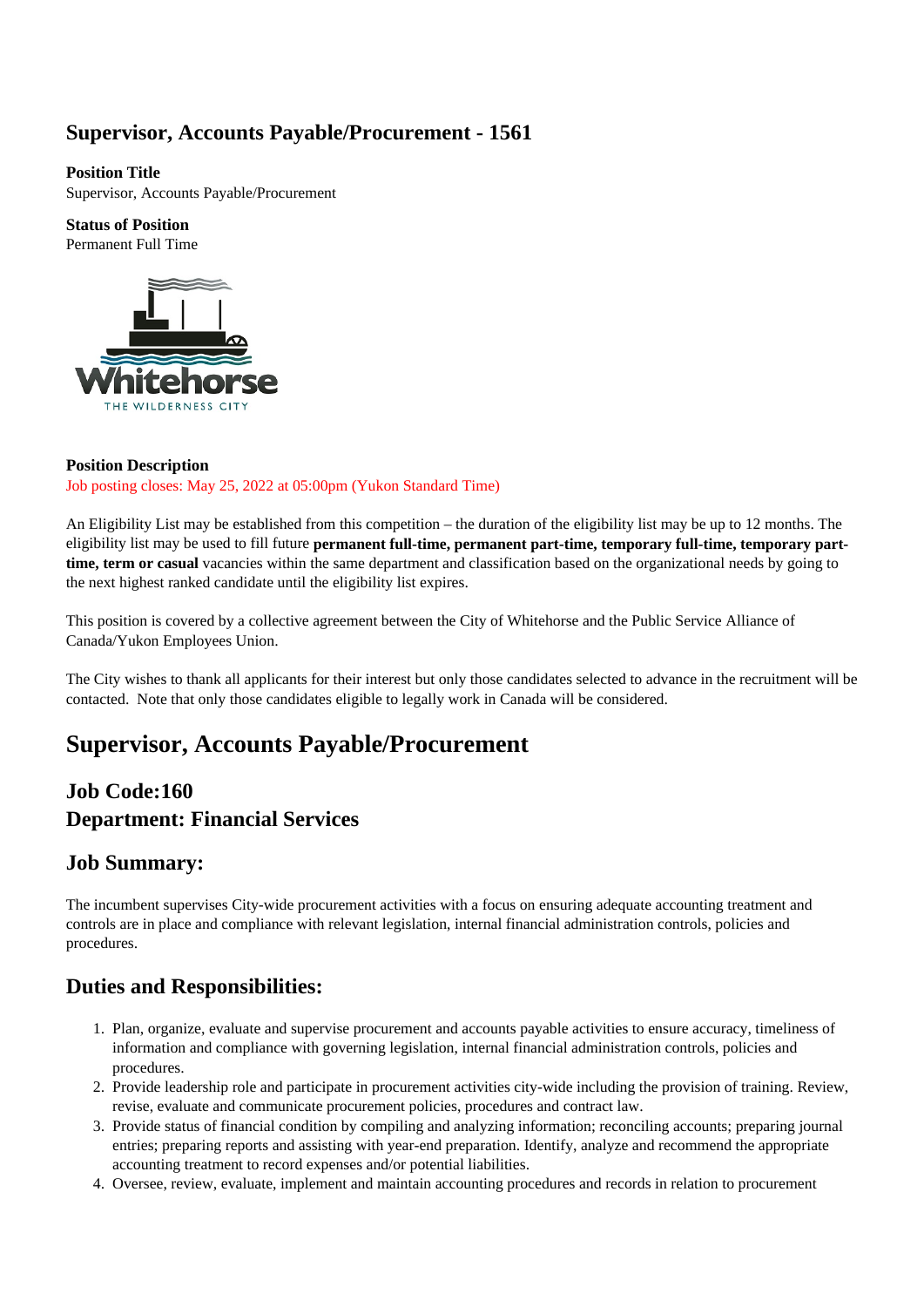activities. Make recommendations for operational improvements and efficiencies.

- 5. Supervise and provide leadership in all human resource areas, including recruitment, training and performance management.
- 6. Participate in complex contract termination, claims and dispute settlements.
- 7. Respond to inquiries from the public, contractors and staff related to procurement activities.
- 8. Develop, manage and maintain supplier relationships.
- 9. Oversee and maintain City-wide signing authority and purchasing card activities.
- 10. Oversee and maintain procurement ERP system software and inventory management records from a financial perspective.
- 11. Ensure, so far as is reasonably practicable, that safety procedures and standards are followed by personnel throughout the department.
- 12. Other related duties.

This position contains elements necessary for identification and evaluation of the job. The incumbent may be required to perform other related duties.

#### **Position Requirements Working Conditions:**

Majority of the work is performed under normal office conditions.

### **Required Knowledge, Skill and Abilities:**

- Degree in Business Administration with an emphasis in Accounting and Supply Chain Management.
- 5 years progressive accounting and procurement experience with a focus on contract law including 2 years at a supervisory level.
- 1 year on-the-job training.
- Proven skills working with computerized financial systems software.
- Excellent organizational skills, prioritizing and ability to multitask with minimal supervision.
- Excellent skills relating to communications, team building, human relations, research and problem solving.
- Proven written and oral communication skills.
- Ability to foster and maintain effective relationships among peers and/or stakeholders.

An equivalent combination of education, training and experience may be considered.

## **Examples of Equipment to Operate:**

General office equipment with the ability to operate ERP software programs, spreadsheets, electronic mail, word processing, etc.

### **Other Details:**

**Covid-19 Note: The City of Whitehorse recently lifted requirements for all new hires be fully vaccinated from Covid-19 before their start date. The Covid-19 situation continues to evolve and the previous vaccination requirements for all current City employees and new hires may be re-instated, should the prevailing status change. The City of Whitehorse continues to follow the direction and recommendations from Yukon's Chief Medical Officer of Health (CMOH) and public health authorities.** 

Job seekers are required to create an online profile and submit their application electronically through the City's online Applicant system via [www.whitehorse.ca/careers.](https://www.whitehorse.ca/departments/human-resources/job-opportunities) Instructions on applications are provided at <https://www.whitehorse.ca/departments/human-resources/how-to-apply>. If you have any further questions regarding this posting, please contact the recruiter at [HR@whitehorse.ca](mailto:HR@whitehorse.ca).

To apply for this position, you are required to submit your resume.